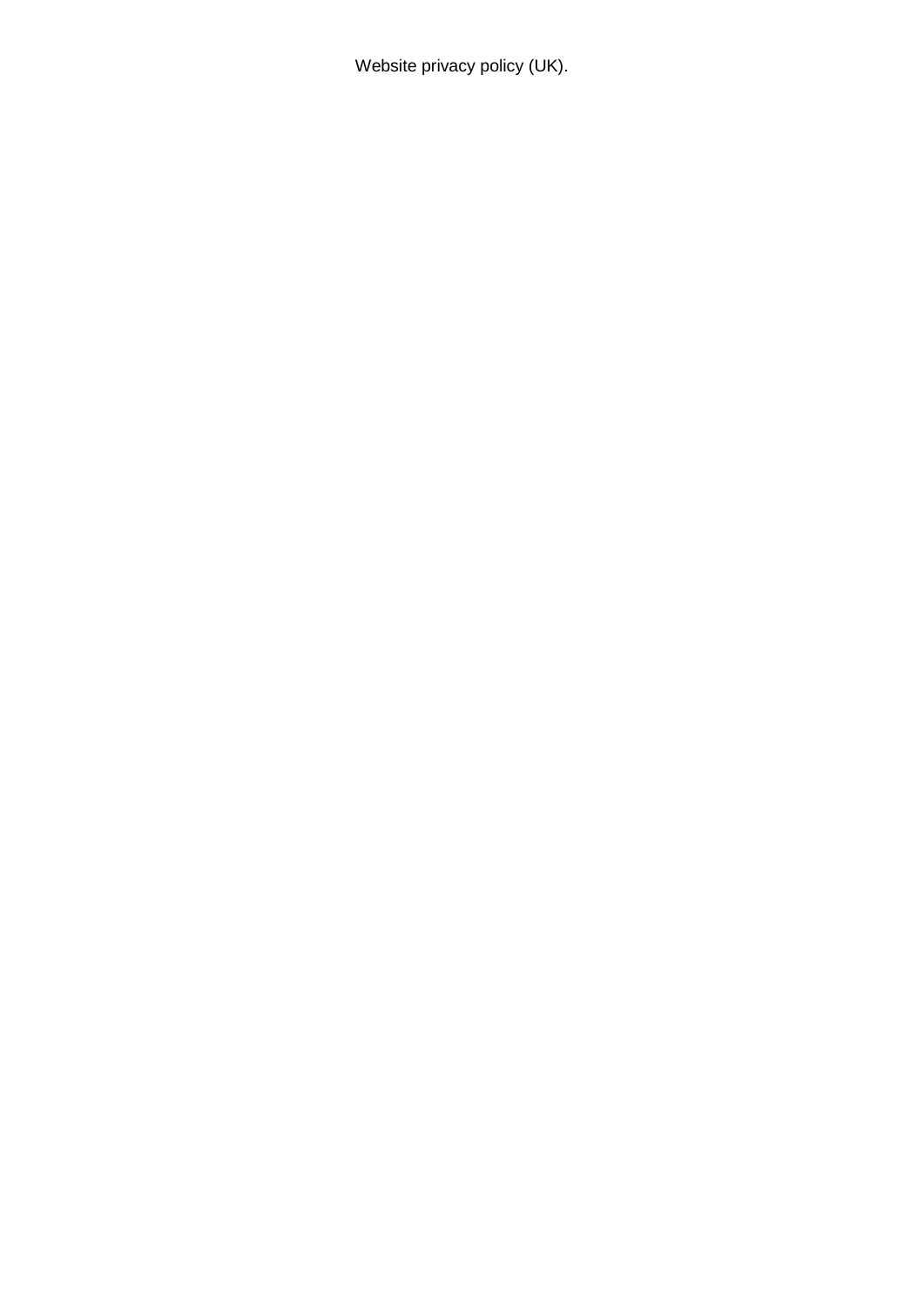# **CONTENTS**

# **CLAUSE**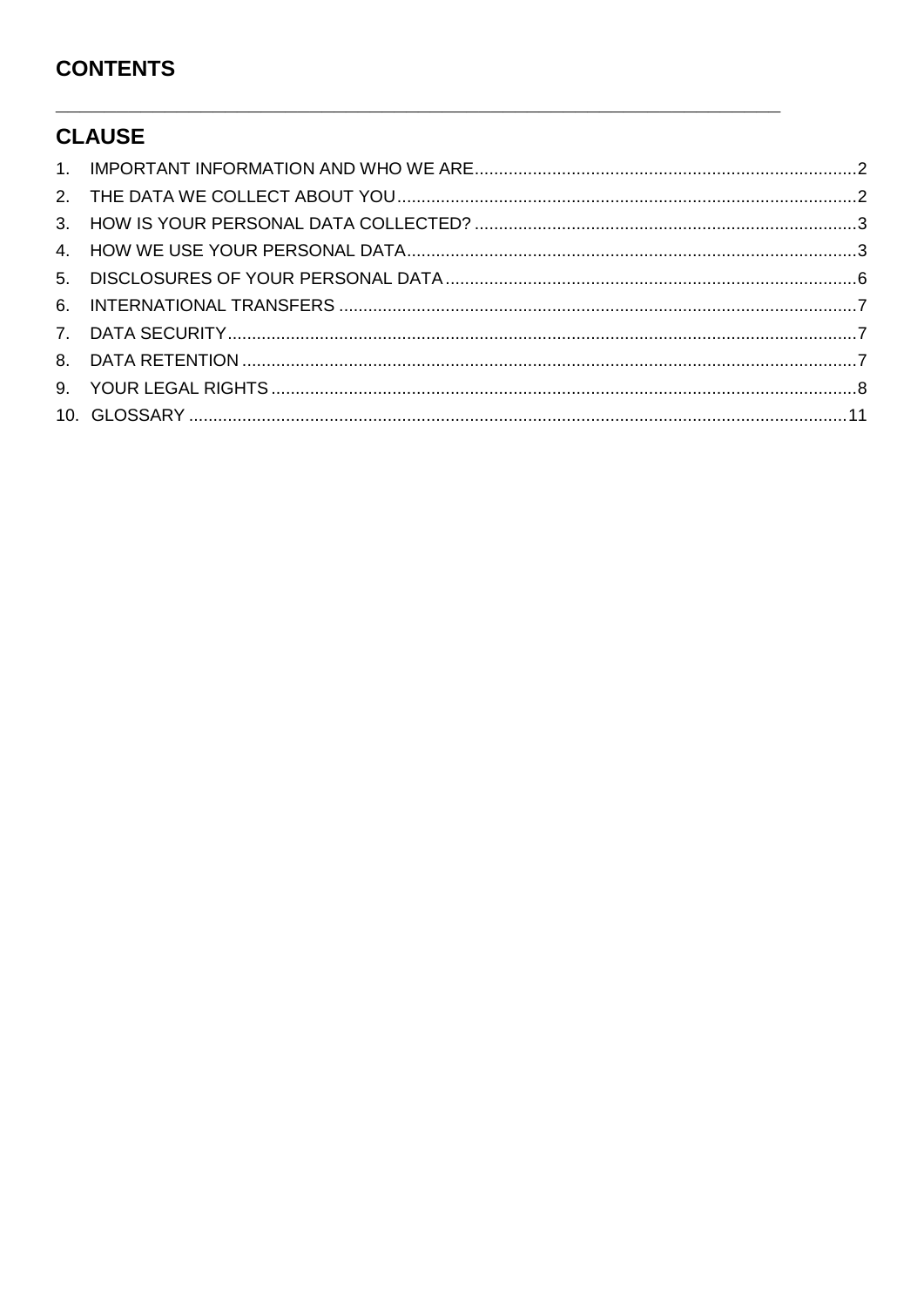# **Introduction**

Welcome to the DON PAPA RUM's Data Privacy Policy ("Policy").

We, at DON PAPA RUM, are committed to protect and respect your personal data privacy, and we are dedicated to comply with and fully implement the provisions of the law which protects primarily safeguard the personal information of persons. This privacy policy will inform you as to how we safeguard your personal data when you visit our website (regardless of where you visit it from) and inform you about your right to data privacy, in compliance with the Philippines Data Privacy Act of 2012 and UK Data Protection Act of 2018.

This Policy is set forth in outline form. You can click through to the specific areas set out below. Please also use the Glossary to understand the meaning of some of the terms used in this privacy policy.

*1.* **[IMPORTANT INFORMATION AND WHO WE ARE](#page-3-1)**

**[2. THE DATA WE COLLECT ABOUT YOU](#page-3-2)**

**[3. HOW IS YOUR PERSONAL DATA COLLECTED?](#page-4-0)**

**[4. HOW WE USE YOUR PERSONAL DATA](#page-4-1)**

**[5. DISCLOSURES OF YOUR PERSONAL DATA](#page-7-0)**

**[6. INTERNATIONAL TRANSFERS](#page-8-0)**

**[7. DATA SECURITY](#page-8-3)**

**[8. DATA RETENTION](#page-8-4)**

**[9. YOUR LEGAL RIGHTS](#page-9-0)**

**[10. GLOSSARY](#page-12-0)**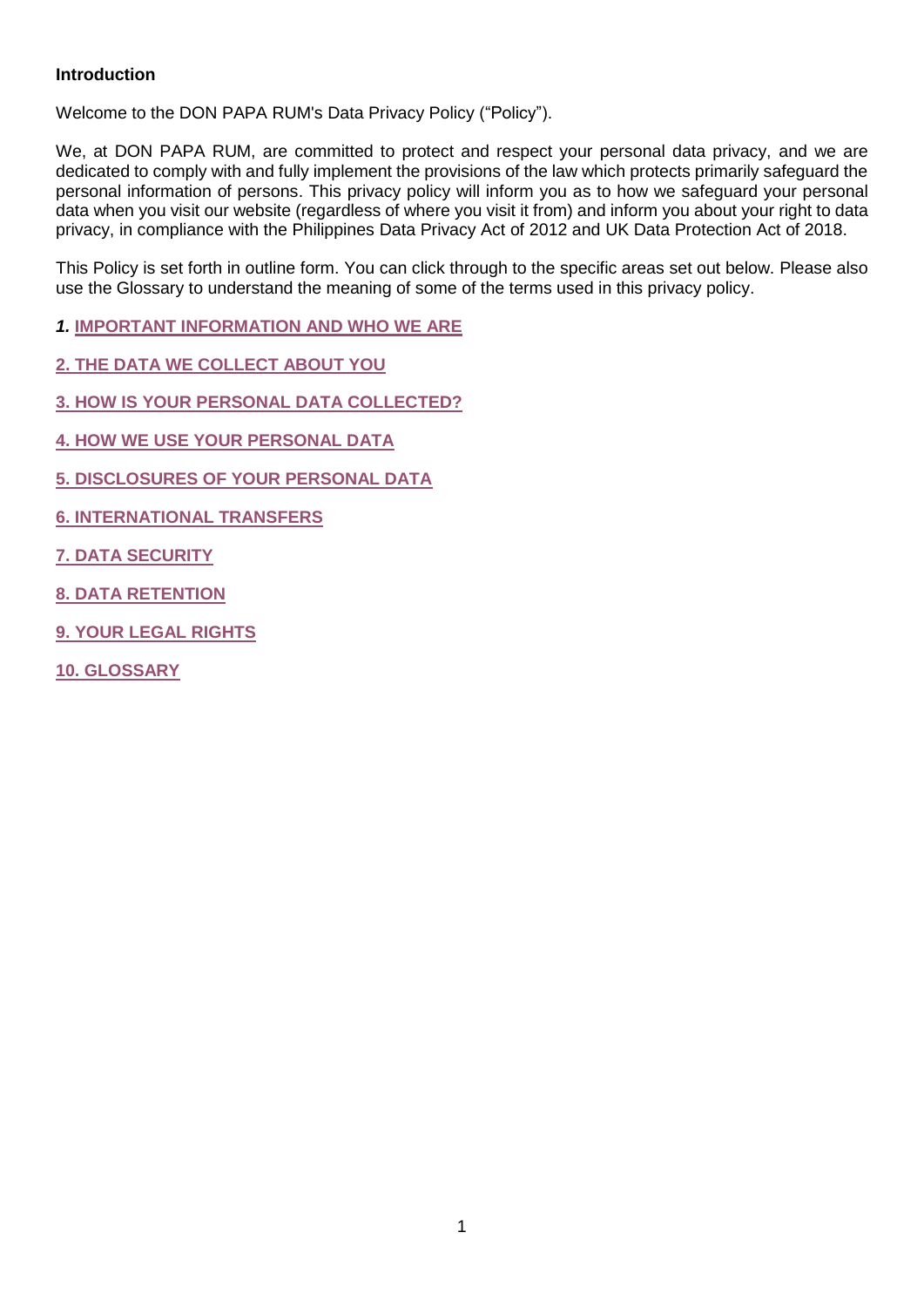## <span id="page-3-1"></span>**1. Important information and who we are**

# <span id="page-3-0"></span>**Purpose of this privacy policy**

This privacy policy aims to give you information on how DON PAPA RUM collects and processes your personal data through your use of this website, including any data you may provide through this website when you [sign up to our newsletter **OR** purchase a product or service **OR** take part in a competition].

This website is not intended for children and we do not knowingly collect data relating to children.

It is important that you read this privacy policy together with any other privacy policy or fair processing policy we may provide on specific occasions when we are collecting or processing personal data about you so that you are fully aware of how and why we are using your data. This privacy policy supplements other notices and privacy policies and is not intended to override them.

## <span id="page-3-2"></span>**2. Collection of Personal Data**

Whenever you access or register to our website, **you necessarily share with us your personal data which we may use in providing you with our products and/or services.**

We may collect from you the following **Personal Data** when you use and/or register on our website, or avail of our services:

- **Identity Data** includes [first name, maiden name, last name, username or similar identifier, marital status, title, date of birth and gender].
- **Contact Data** includes [billing address, delivery address, email address and telephone numbers].
- **Financial Data** includes [bank account and payment card details].
- **Transaction Data** includes [details about payments to and from you and other details of products and services you have purchased from us].
- **Technical Data** includes [internet protocol (IP) address, your login data, browser type and version, time zone setting and location, browser plug-in types and versions, operating system and platform, and other technology on the devices you use to access this website].
- **Profile Data** includes [your username and password, purchases or orders made by you, your interests, preferences, feedback and survey responses].
- **Usage Data** includes [information about how you use our website, products and services].
- **Marketing and Communications Data** includes [your preferences in receiving marketing from us and our third parties and your communication preferences].

We also collect, use and share **Aggregated Data** such as statistical or demographic data for any purpose. Aggregated Data could be derived from your personal data but is not considered personal data in law as this data will **not** directly or indirectly reveal your identity. For example, we may aggregate your Usage Data to calculate the percentage of users accessing a specific website feature. However, if we combine or connect Aggregated Data with your personal data so that it can directly or indirectly identify you, we treat the combined data as personal data which will be used in accordance with this privacy policy.

We **do not** collect any **Special Categories of Personal Data / Sensitive Personal Information**  about you (this includes details about your race or ethnicity, religious or philosophical beliefs, sex life, sexual orientation, political opinions, trade union membership, information about your health, and genetic and biometric data). Nor do we collect any information about past convictions for offenses of any nature, if any.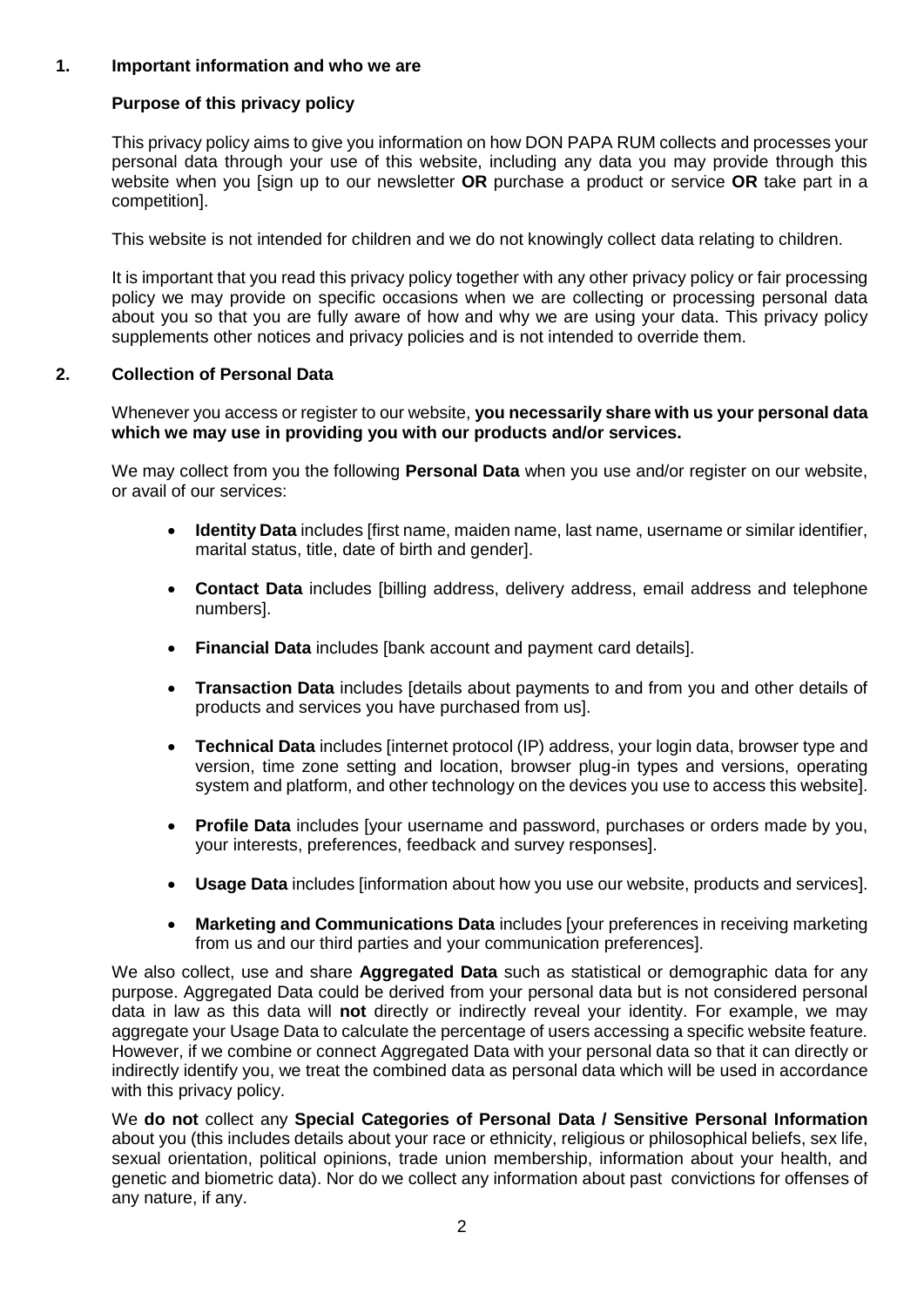# **Required Fields**

When you access or register on our website, you may be required to fill up online forms which will ask you to provide information marked as "Required Fields," in which case, you must provide the information and agree to the processing of such personal data by DON PAPA RUM. If you do not agree to provide the information in the "Required Fields," the DON PAPA RUM will not be able to provide its products and/or services to you, and your registration, as well as any orders placed through our website, and subsequent use of the website may be denied.

### <span id="page-4-0"></span>**3. How is your personal data collected?**

We use different methods to collect data from and about you including through:

- **Direct interactions.** You may give us your [Identity, Contact and Financial Data] by filling in forms or by corresponding with us by post, phone, email or otherwise. This includes personal data you provide when you :
	- apply for our products or services:
	- create an account on our website:
	- subscribe to our service or publications;
	- request marketing to be sent to you;
	- enter a competition, promotion or survey; or
	- give us feedback or contact us.
- **Automated technologies or interactions.** As you interact with our website, we will automatically collect Technical Data about your equipment, browsing actions and patterns. We collect this personal data by using cookies[, server logs] and other similar technologies. [We may also receive Technical Data about you if you visit other websites employing our cookies.] Please see our cookie policy [LINK] for further details.
- **Third parties or publicly available sources.** We will receive personal data about you from various third parties [and public sources] as set out below:

Technical Data from the following parties:

- (a) analytics providers [such as Google based outside the UK];
- (b) advertising networks [such as [NAME] based [inside **OR** outside] the UK]; and
- (c) search information providers [such as [NAME] based [inside **OR** outside] the UK].
- Contact, Financial and Transaction Data from providers of technical, payment and delivery services [such as [NAME] based [inside **OR** outside] the UK].
- Identity and Contact Data from data brokers or aggregators [such as [NAME] based [inside **OR** outside] the UKI.
- <span id="page-4-1"></span> Identity and Contact Data from publicly available sources [such as Companies House and the Electoral Register based inside the UK].

#### **4. How we use your personal data**

The COMPANY only uses your Personal Data and other information when the law allows us to. Most commonly, we will use your personal data in the following circumstances:

- Where we need to perform the contract we are about to enter into or have entered into with you.
- Where it is necessary for our legitimate interests (or those of a third party) and your interests and fundamental rights do not override those interests.
- Where we need to comply with a legal obligation.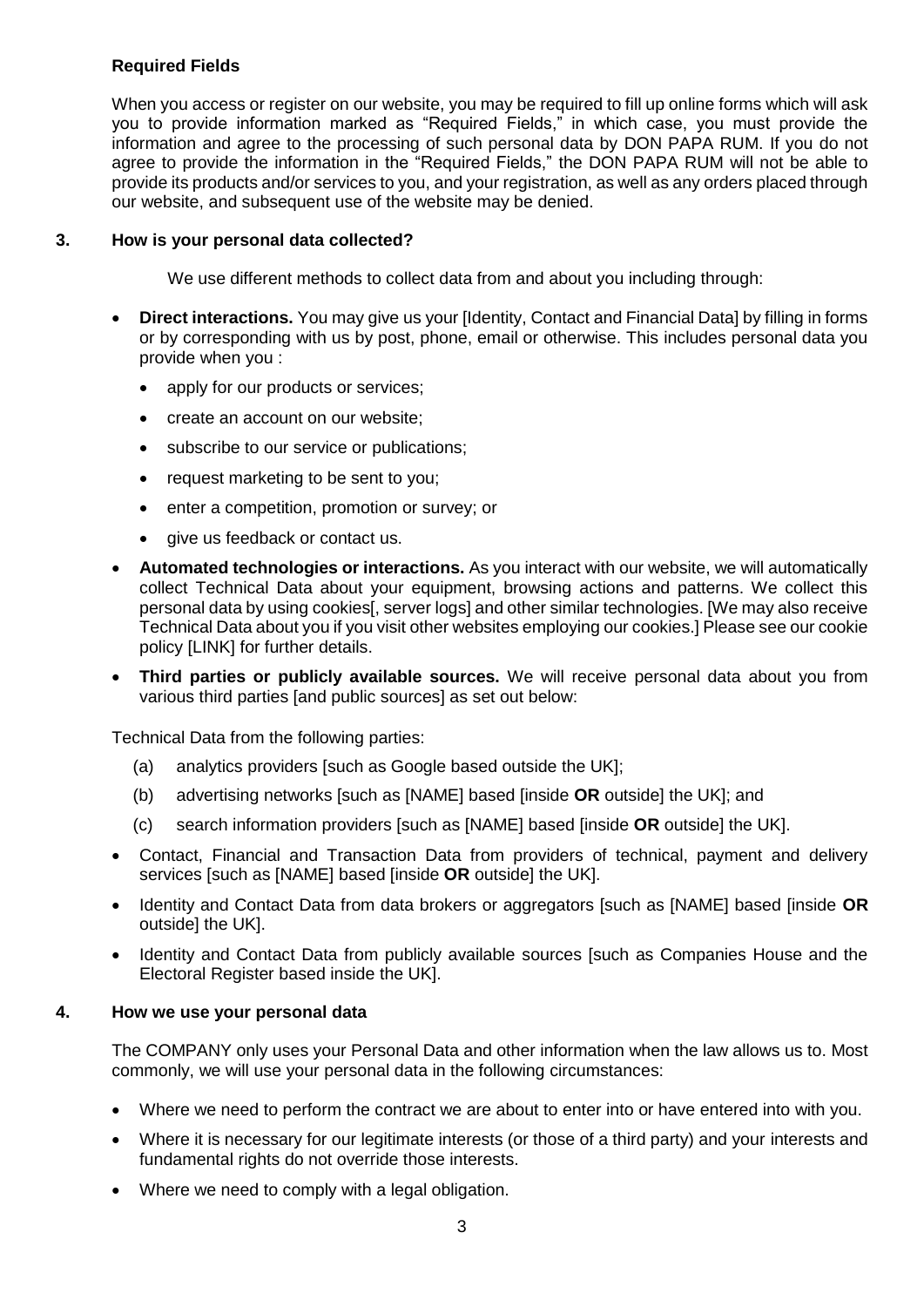Click here [ *[GLOSSARY](#page-12-0)*, [LAWFUL BASIS\]](#page-13-0) to find out more about the types of lawful basis that we will rely on to process your personal data.

Generally, we do not rely on consent as a legal basis for processing your personal data although we will get your consent before sending third party direct marketing communications to you via email or text message. You have the right to withdraw consent to marketing at any time by contacting us.

## **Purposes for which we will use your personal data**

We have set out below, in a table format, a description of all the ways we plan to use your personal data, and which of the legal bases we rely on to do so. We have also identified what our legitimate interests are where appropriate.

Note that we may process your personal data for more than one lawful ground depending on the specific purpose for which we are using your data. Please contact us if you need details about the specific legal ground we are relying on to process your personal data where more than one ground has been set out in the table below.

| <b>Purpose/Activity</b>                                                                    | Type of data                              | Lawful basis for processing including<br>basis of legitimate interest                                                                                                                                   |
|--------------------------------------------------------------------------------------------|-------------------------------------------|---------------------------------------------------------------------------------------------------------------------------------------------------------------------------------------------------------|
| register<br>To<br>you<br>as<br>a<br>new                                                    | (a) Identity                              | Performance of a contract with you                                                                                                                                                                      |
| customer                                                                                   | (b) Contact                               |                                                                                                                                                                                                         |
| To process and deliver your order                                                          | (a) Identity                              | (a) Performance of a contract with you                                                                                                                                                                  |
| including:                                                                                 | (b) Contact                               | (b) Necessary for our legitimate interests<br>(to recover debts due to us)                                                                                                                              |
| (a) Manage payments, fees and<br>charges                                                   | (c) Financial                             |                                                                                                                                                                                                         |
| (b) Collect and recover money                                                              | (d) Transaction                           |                                                                                                                                                                                                         |
| owed to us                                                                                 | (e)<br>Marketing<br>and<br>Communications |                                                                                                                                                                                                         |
| To manage our relationship with                                                            | (a) Identity                              | (a) Performance of a contract with you                                                                                                                                                                  |
| you which will include:                                                                    | (b) Contact                               | (b) Necessary to comply with a legal                                                                                                                                                                    |
| (a) Notifying you about changes<br>to our terms or privacy policy                          | (c) Profile                               | obligation                                                                                                                                                                                              |
| (b) Asking you to leave a review<br>or take a survey                                       | (d)<br>Marketing<br>and<br>Communications | (c) Necessary for our legitimate interests<br>(to keep our records updated and to study<br>how<br>customers<br>use<br>our<br>products/services)                                                         |
| To enable you to partake in a                                                              | (a) Identity                              | (a) Performance of a contract with you                                                                                                                                                                  |
| draw,<br>competition<br>prize<br>or<br>complete a survey                                   | (b) Contact                               | (b) Necessary for our legitimate interests<br>(to study how customers use<br>our<br>products/services, to develop them and                                                                              |
|                                                                                            | (c) Profile                               |                                                                                                                                                                                                         |
|                                                                                            | (d) Usage                                 | grow our business)                                                                                                                                                                                      |
|                                                                                            | Marketing<br>(e)<br>and<br>Communications |                                                                                                                                                                                                         |
| To administer and protect our                                                              | (a) Identity                              | (a) Necessary for our legitimate interests                                                                                                                                                              |
| this<br>business<br>and<br>website<br>(including troubleshooting, data                     | (b) Contact                               | (for running our business, provision of<br>administration and IT services, network<br>security, to prevent fraud and in the<br>context of a business reorganisation or<br>group restructuring exercise) |
| analysis,<br>testing,<br>system<br>maintenance, support, reporting<br>and hosting of data) | (c) Technical                             |                                                                                                                                                                                                         |
|                                                                                            |                                           | (b) Necessary to comply with a legal<br>obligation                                                                                                                                                      |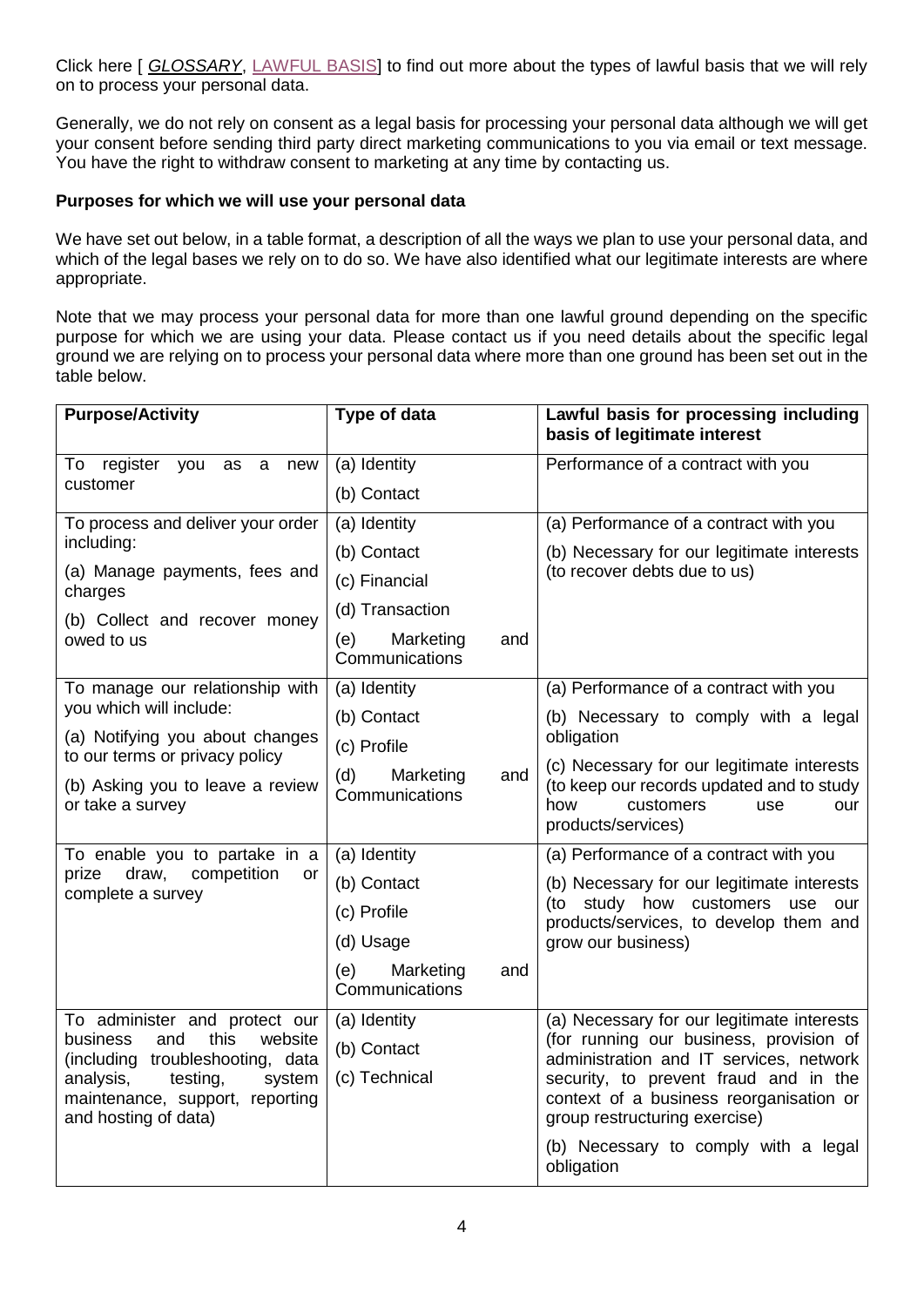| To<br>relevant<br>website<br>deliver<br>content and advertisements to<br>you and measure or understand<br>effectiveness<br>of<br>the<br>the<br>advertising we serve to you | (a) Identity<br>(b) Contact<br>(c) Profile<br>(d) Usage<br>Marketing<br>(e)<br>and<br>Communications<br>(f) Technical | Necessary for our legitimate interests (to<br>study<br>how<br>customers<br>use<br>our<br>products/services, to develop them, to<br>grow our business and to inform our<br>marketing strategy)                           |
|----------------------------------------------------------------------------------------------------------------------------------------------------------------------------|-----------------------------------------------------------------------------------------------------------------------|-------------------------------------------------------------------------------------------------------------------------------------------------------------------------------------------------------------------------|
| To use data analytics to improve<br>our website, products/services,<br>marketing, customer relationships<br>and experiences                                                | (a) Technical<br>(b) Usage                                                                                            | Necessary for our legitimate interests (to<br>define types of customers for our products<br>and services, to keep our website updated<br>and relevant, to develop our business and<br>to inform our marketing strategy) |
| To<br>suggestions<br>make<br>and<br>recommendations to you about<br>goods or services that may be of<br>interest to you                                                    | (a) Identity<br>(b) Contact<br>(c) Technical<br>(d) Usage<br>(e) Profile<br>(f)<br>Marketing<br>and<br>Communications | Necessary for our legitimate interests (to<br>develop our products/services and grow<br>our business)                                                                                                                   |

#### **Marketing**

We strive to provide you with choices regarding certain personal data uses, particularly around marketing and advertising.

#### **Promotional offers from us**

We may use your Identity, Contact, Technical, Usage and Profile Data to form a view on what we think you may want or need, or what may be of interest to you. This is how we decide which products, services and offers may be relevant for you (we call this marketing).

You will receive marketing communications from us if you have requested information from us or purchased [goods or services] from us and you have not opted out of receiving that marketing.

#### **Third-party marketing**

We will get your express opt-in consent before we share your personal data with any third party for marketing purposes.

#### **Opting out**

You can ask us or third parties to stop sending you marketing messages at any time [by logging into the website and checking or unchecking relevant boxes to adjust your marketing preferences **OR** by following the opt-out links on any marketing message sent to you **OR** by contacting us at any time].

Where you opt out of receiving these marketing messages, this will not apply to personal data provided to us as a result of [a product/service purchase, warranty registration, product/service experience or other transactions].

#### **Cookies**

**"**Some of our web pages utilize "cookies" and other tracking technologies. A "cookie" is a small text file that may be used, for example, to collect information about activity on the web site. Some cookies and other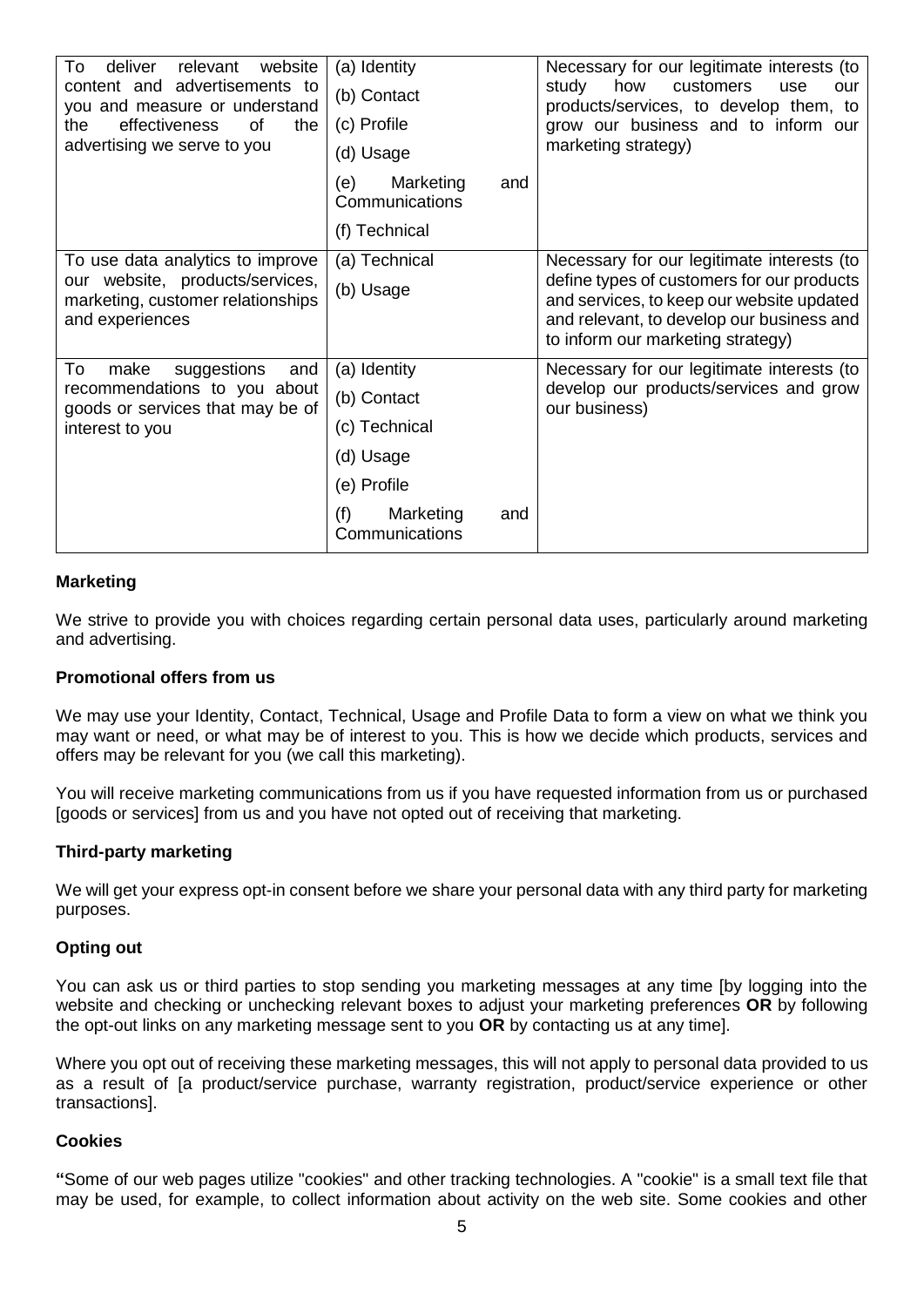technologies may serve to recall Personal Information previously indicated by a Web user. Most browsers allow you to control cookies, including whether or not to accept them and how to remove them.

Tracking technologies may record information such as internet domain and host names; internet protocol (IP) addresses; browser software and operating system types; clickstream patterns; and dates and times that our site is accessed. Our use of cookies and other tracking technologies allows us to improve our web site and your web experience. We may also analyze information that does not contain Personal Information for trends and statistics.

**We may use third-party advertising companies to help us tailor site content to users or to serve ads on our behalf. These companies may employ cookies and web beacons to measure advertising effectiveness (such as which web pages are visited or what products are purchased and in what amount). Any information that these third parties collect via cookies and web beacons is not linked to any personal information collected by us.**

[You can set your browser to refuse all or some browser cookies, or to alert you when websites set or access cookies. If you disable or refuse cookies, please note that some parts of this website may become inaccessible or not function properly.]

## **Change of purpose**

We will only use your personal data for the purposes for which we collected it, unless we reasonably consider that we need to use it for another reason and that reason is compatible with the original purpose. If you wish to get an explanation as to how the processing for the new purpose is compatible with the original purpose, please contact us.

If we need to use your personal data for an unrelated purpose, we will notify you and we will explain the legal basis which allows us to do so.

Please note that we may process your personal data without your knowledge or consent, in compliance with the above rules, where this is required or permitted by law.

#### <span id="page-7-0"></span>**5. Disclosures of your personal data**

We may share your personal data with the parties set out below for the purposes set out in the table [*Purposes for which we will use your personal data*] above.

- Internal Third Parties as set out in the [\[Glossary\]](#page-12-0).
- External Third Parties as set out in the [*[Glossary](#page-12-0)*].
- [Specific third parties [listed in the table [*Purposes for which we will use your personal data*] above **OR** such as [SPECIFIC THIRD PARTIES]].]
- Third parties to whom we may choose to sell, transfer or merge parts of our business or our assets. Alternatively, we may seek to acquire other businesses or merge with them. If a change happens to our business, then the new owners may use your personal data in the same way as set out in this privacy policy.

We require all third parties to respect the security of your personal data and to treat it in accordance with the law. We do not allow our third-party service providers to use your personal data for their own purposes and only permit them to process your personal data for specified purposes and in accordance with our instructions.

#### **Social Sharing Features**

We may integrate a social sharing features and similar tools which may allow you to share the information you provided us to a third person or the public, such as the information as to the route of your package, date of arrival, cost thereof etc., through the use of other apps, sites, or media. For this purpose, the rules, terms and conditions, and privacy notice that will govern will solely depend on the settings you establish with the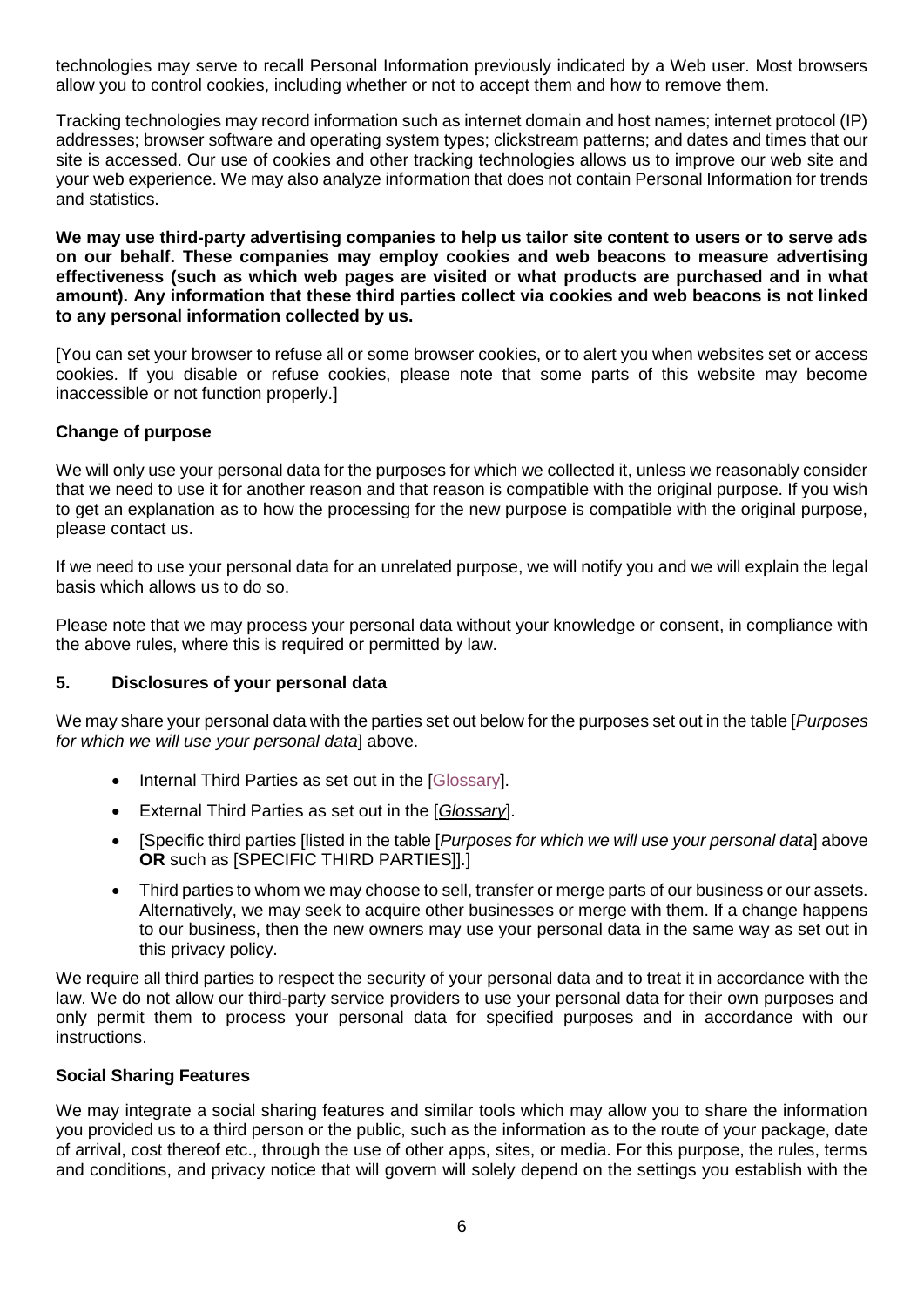said social sharing service. You understand that the COMPANY should not be made liable for any event that damage or liability to a user arises by virtue of the use of the third party tool or app.

# <span id="page-8-0"></span>**6. International transfers**

[IF NO TRANSFERS OUT OF UK OCCUR:] [We do not transfer your personal data outside the UK).

# **OR**

[IF TRANSFERS OUT OF UK OCCUR:] We share your personal data within the DON PAPA RUM Group. This will involve transferring your data outside the UK.]

[IF BINDING CORPORATE RULES ARE USED:] [We ensure your personal data is protected by requiring all our group companies to follow the same rules when processing your personal data. These rules are called "binding corporate rules".]

[Many of our external third parties are based outside the UK so their processing of your personal data will involve a transfer of data outside the UK.]

Whenever we transfer your personal data out of the UK, we ensure a similar degree of protection is afforded to it by ensuring at least one of the following safeguards is implemented :

- We will only transfer your personal data to countries that have been deemed to provide an adequate level of protection for personal data.
- Where we use certain service providers, we may use specific contracts approved for use in the UK which give personal data the same protection it has in the UK.
- <span id="page-8-1"></span>• Please contact us if you want further information on the specific mechanism used by us when transferring your personal data out of the UK.

# <span id="page-8-3"></span>**7. Data security**

We have put in place appropriate security measures to prevent your personal data from being accidentally lost, used or accessed in an unauthorised way, altered or disclosed. In addition, we limit access to your personal data to those employees, agents, contractors and other third parties who have a business need to know. They will only process your personal data on our instructions and they are subject to a duty of confidentiality.

We have put in place procedures to deal with any suspected personal data breach and will notify you and any applicable regulator of a breach where we are legally required to do so.

# <span id="page-8-4"></span><span id="page-8-2"></span>**8. Data retention**

#### **How long will you use my personal data for?**

We will only retain your personal data for as long as reasonably necessary to fulfil the purposes we collected it for, including for the purposes of satisfying any legal, regulatory, tax, accounting or reporting requirements. We may retain your personal data for a longer period in the event of a complaint or if we reasonably believe there is a prospect of litigation in respect to our relationship with you.

To determine the appropriate retention period for personal data, we consider the amount, nature and sensitivity of the personal data, the potential risk of harm from unauthorised use or disclosure of your personal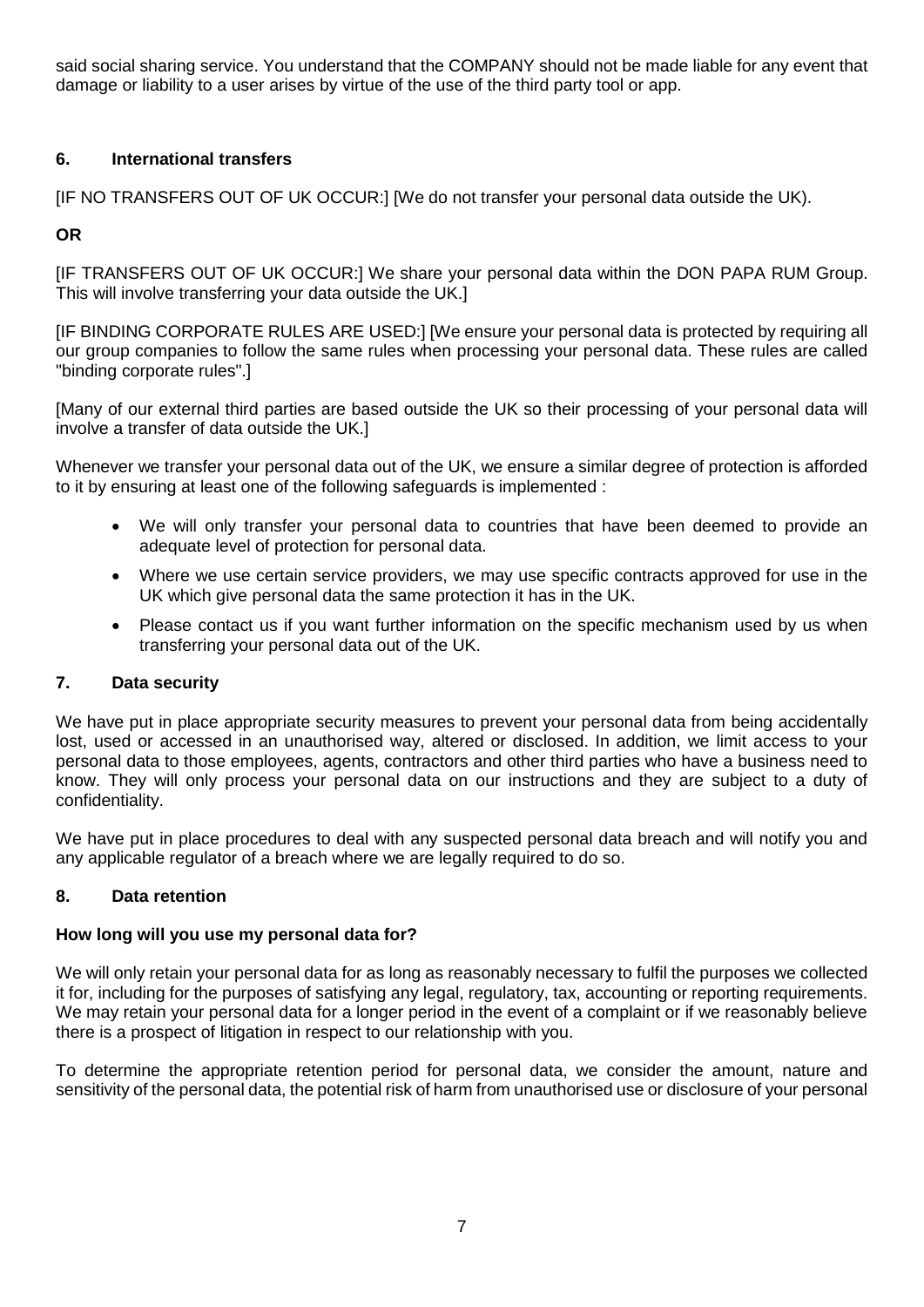data, the purposes for which we process your personal data and whether we can achieve those purposes through other means, and the applicable legal, regulatory, tax, accounting or other requirements.

[Details of retention periods for different aspects of your personal data are [available in our retention policy which you can request from us by contacting us **OR** set out in the table [*Purposes for which we will use your personal data*] above].

**OR** 

By law we have to keep basic information about our customers (including Contact, Identity, Financial and Transaction Data) for [six] years after they cease being customers for [tax] purposes.]

In some circumstances you can ask us to delete your data: see [*[your legal rights](#page-9-0)*] below for further information.

In some circumstances we will anonymise your personal data (so that it can no longer be associated with you) for research or statistical purposes, in which case we may use this information indefinitely without further notice to you.

#### **9. Updating Personal Information**

Data Subjects may update their information by accessing their account through the website, or through any of their respective mobile apps.

Data Subjects may also ask the Company to delete or modify their personal information, which have been stored in the Database servers. Should a Data Subjects wish to ask for a copy of their information stored with the Company, they may communicate with DON PAPA RUM through the contact information provided in its website or mobile app.

#### **10. Your legal rights**

<span id="page-9-0"></span>The COMPANY respects the rights of Data Subjects which primarily includes its Users.

As a Data Subject, you have the following rights in connection with the Processing of your Personal Information"

- a. The right to be informed
- b. The right to object
- c. The right to access to your personal data
- d. The right to correction / rectification
- e. The right to erasure or blocking
- f. The right to damages
- g. The right to data portability

#### *A. Right to be Informed*

You have the right to be informed, as to whether the Personal Information pertaining to you, shall be, are being, or have been processed.

As a Data Subject, you shall be notified and furnished with information indicated hereunder before the entry of your Personal Information into the records of the COMPANY

- a. Description of the Personal Data or information to be entered into the system;
- b. Purposes for which they are being or will be processed, including Processing for direct marketing, profiling or historical, statistical or scientific purpose;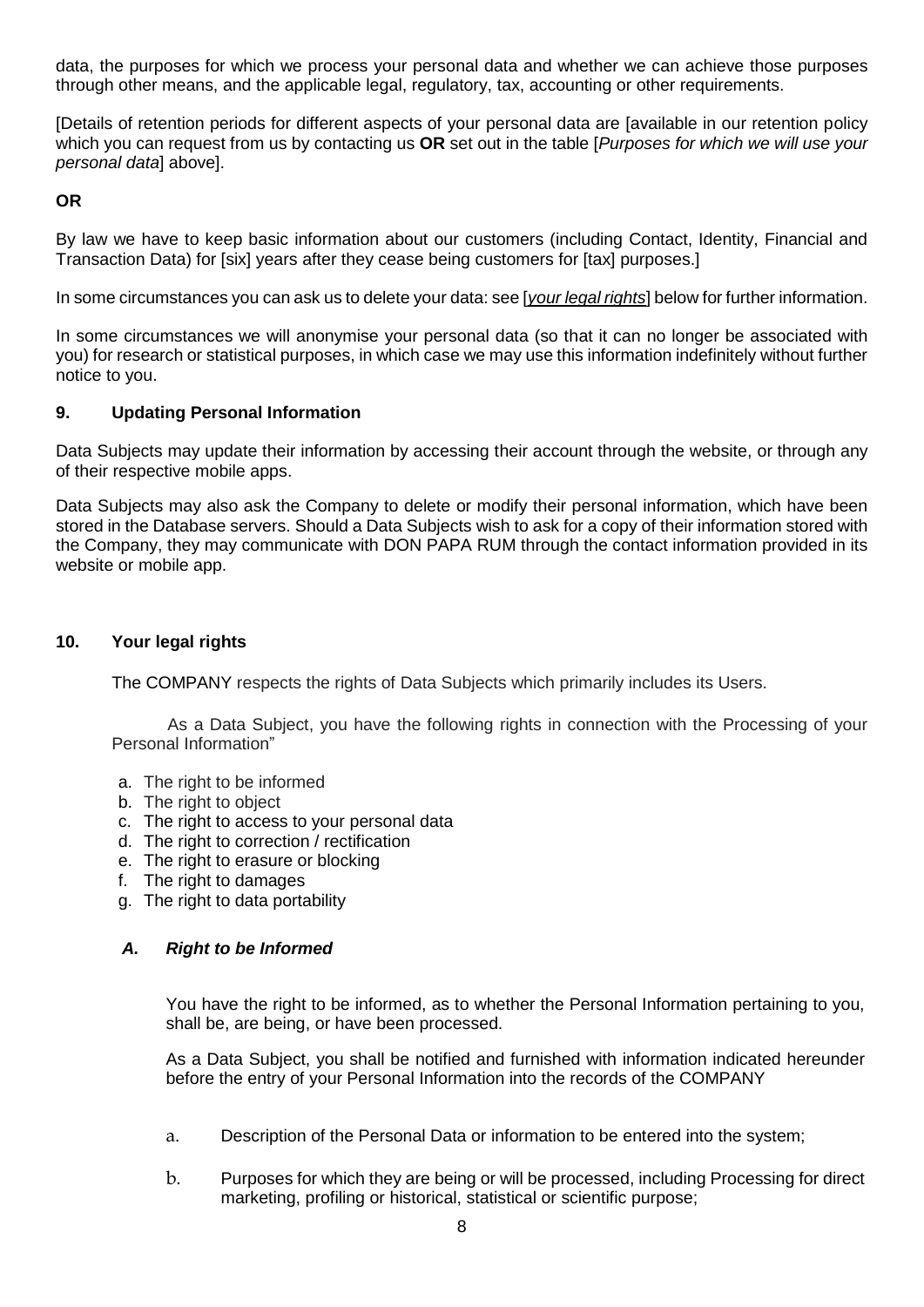- c. Basis of Processing, when Processing is not based on your consent;
- d. Scope and method of the Personal Data Processing;
- e. The recipients or classes of recipients to whom the Personal Data are or may be disclosed or shared;
- f. Methods utilized for automated access, if the same is allowed by the Data Subject, and the extent to which such access is authorized, including meaningful information about the logic involved, as well as the significance and the envisaged consequences of such Processing for the Data Subject;
- g. The identity and contact details of the DPO;
- h. The period for which the Personal Data will be stored; and
- i. The existence of your rights as Data Subjects, including the right to access, correction, and to object to the Processing, as well as the right to lodge a complaint before the National Privacy Commission.

## *B. Right to Object*

You have the right to object to the Processing of your Personal Information, including Processing for direct marketing, automated Processing or profiling.

You also have the right to be given notice, and opportunity to withhold your consent to the processing of your Personal Information, in case there are changes to the information which have been supplied to you by the COMPANY relating to direct marketing, automated processing or profiling.

Should you withhold consent, the COMPANY shall no longer process your Personal Information or Personal Data, unless:

The Personal Data is needed pursuant to a subpoena;

- 1. The Processing is for obvious purposes, including, when it is necessary for the performance of or in relation to a contract or service to which the Data Subject is a party, or when necessary or desirable in the context of an employer-employee relationship between the COMPANY and the Data Subject; or
- 2. The Personal Data is being collected and processed to comply with a legal obligation.

## *C. Right to Access*

You have the right to reasonable access to, upon demand, the following:

- 1. Contents of your Personal Data that were processed;
- 2. Sources from which Personal Data were obtained;
- 3. Names and addresses of recipients of the Personal Data;
- 4. Manner by which your Personal Data were processed;
- 5. Reasons for the disclosure of the Personal Data to recipients, if any;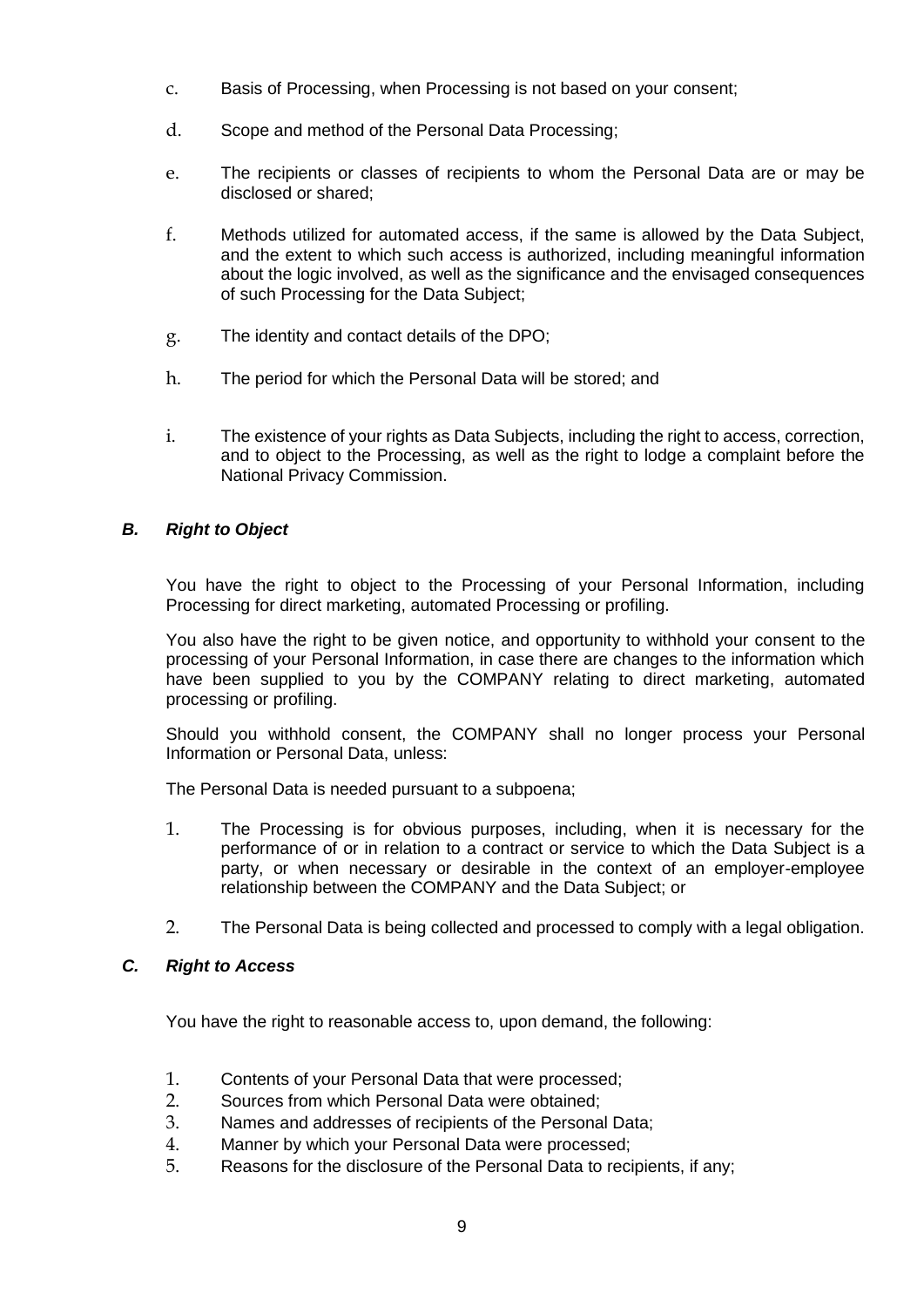- 6. Information on automated processes where the Personal Data will, or is likely to, be made as the sole basis for any decision that significantly affects or will affect you;
- 7. Date when Personal Data concerning you were last accessed and modified; and
- 8. The designation, name or identity, and address of the DPO.

### *D. Right to Rectification*

You have the right to dispute the inaccuracy or rectify the error in your Personal Data, and DON PAPA RUM shall correct it immediately and accordingly, unless the request is vexatious or otherwise unreasonable. If the Personal Data has been corrected, DON PAPA RUM shall ensure the accessibility of both the new and the retracted Personal Data and the simultaneous receipt of the new and the retracted Personal Data by the intended recipients thereof: Provided, That recipients or third parties who have previously received such processed Personal Data shall be informed of its inaccuracy and its rectification, upon your reasonable request.

## *E. Right to Erasure or Blocking*

You have the right to suspend, withdraw, or order the blocking, removal, or destruction of your Personal Data from DON PAPA RUM's filing system.

- 1. This right may be exercised upon discovery and substantial proof of any of the following:
	- (a) The Personal Data is incomplete, outdated, false, or unlawfully obtained;
	- (b) The Personal Data is being used for purpose not authorized by the Data Subject;
	- (c) The Personal Data is no longer necessary for the purposes for which they were collected;
	- (d) You withdraw your consent or you object to the Processing, and there is no other legal ground or overriding legitimate interest for the Processing by the Company;
	- (e) The Personal Data concerns private information that is prejudicial to you, unless justified by freedom of speech, of expression, or of the press or otherwise authorized;
	- (f) The Processing is unlawful; or
	- (g) Your rights have been violated.
- 2. The DPO may notify third parties who have previously received such processed Personal Data that you have withdrawn your consent to the Processing thereof upon your reasonable request.

### *F. Right to Damages*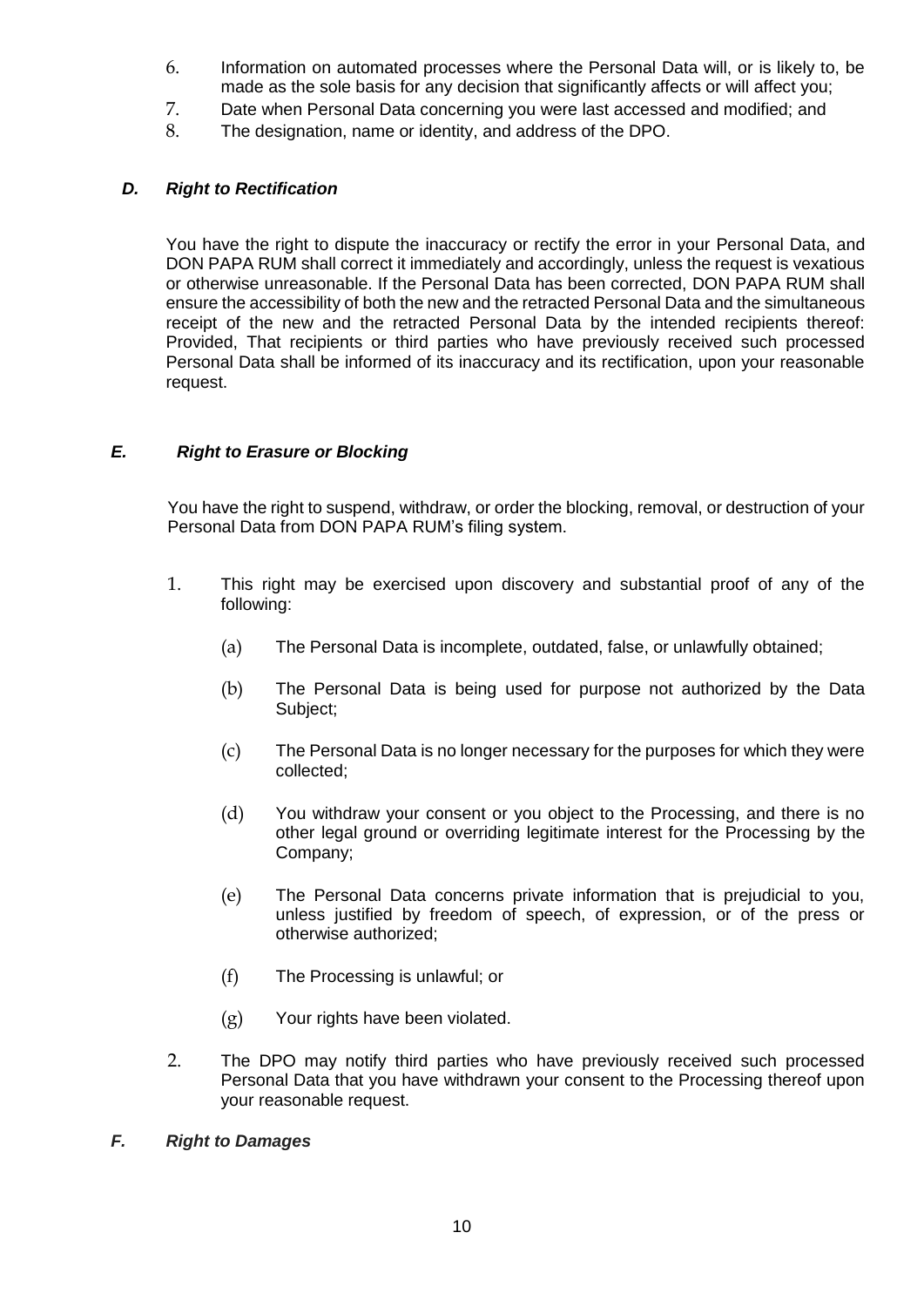You have the right to be indemnified for any damages sustained due to such inaccurate, incomplete, outdated, false, unlawfully obtained or unauthorized use of personal data, taking into account any violation of your rights and freedoms as data subject.

#### *G. Right to Data Portability*

Where personal information is processed by electronic means, and in a structured and commonly used format, you have the right to obtain from the personal information controller a copy of data undergoing processing in an electronic or structure format, which is commonly used and allows for further use.

#### *Participation of Data Subjects*

The COMPANY encourages its Data Subject to take an active role in the protection of their Personal Data, and the Users are welcome to any further suggestions that they may make in order to protect their Personal Information when they avail of the COMPANY's products and services.

Data Subjects may freely opt not to disclose some of their Personal data, however, there are personal information which, by the nature of the services being offered by the COMPANY are required to be disclosed in order for the User to avail of the said products and services. Should the User refuse to disclose such necessary information, the COMPANY may not be able to fully provide the Data Subject with its services, and its application or registration may be rejected.

If you do not agree with the collection, and processing of your personal information, as discussed in this Notice, you must stop using the COMPANY's website or any of its platforms.

#### **No fee usually required**

You will not have to pay a fee to access your personal data (or to exercise any of the other rights). However, we may charge a reasonable fee if your request is clearly unfounded, repetitive or excessive. Alternatively, we could refuse to comply with your request in these circumstances.

#### **What we may need from you**

We may need to request specific information from you to help us confirm your identity and ensure your right to access your personal data (or to exercise any of your other rights). This is a security measure to ensure that personal data is not disclosed to any person who has no right to receive it. We may also contact you to ask you for further information in relation to your request to speed up our response.

#### **Time limit to respond**

We try to respond to all legitimate requests within one month. Occasionally it could take us longer than a month if your request is particularly complex or you have made a number of requests. In this case, we will notify you and keep you updated.

#### <span id="page-12-0"></span>**11. Glossary**

#### **GENERAL TERMS**

- **a.** "Account" as used in this notice refers to the user profile created by the User and/or Client, in order to avail of any of DON PAPA RUM's services.
- **b.** "Client" a User who registered and created in account by providing information, including your name, email address, zip code, phone number, and also must create a username and password.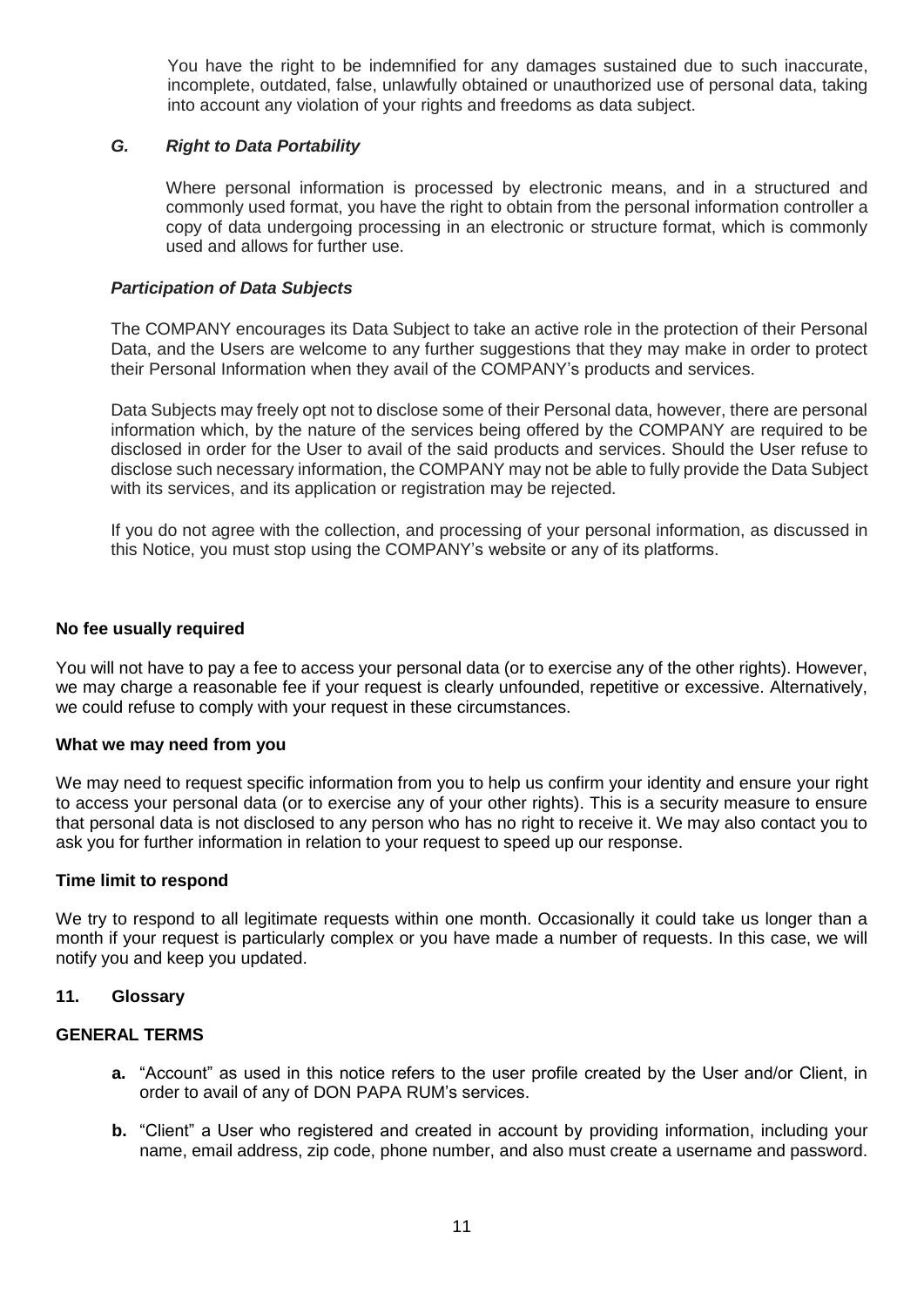- **c.** "Cookies" as are data files that are placed on your device or computer and often include an anonymous unique identifier.
- **d.** "Data Subject" means an individual whose personal, sensitive personal, or privileged information is processed.
- **e.** "Log files" track actions occurring on the Service, and collect data including your IP address, browser type, Internet service provider, referring/exit pages, and date/time stamps.
- **f. "**Mobile App" refers to any of DON PAPA RUM's online applications which may be downloaded through Google Play, or through the Apple App Store.
- **g.** "Personal Information" or "Personal Data" refers to any information, whether recorded in material form or not, from which the identity of an individual is apparent or can be reasonably ascertained by the entity holding information, or when put together with other information would directly and certainly identify the individual.
- **h.** "Personal Information Controller" refers to natural or juridical persons, or any other body who controls the processing of personal data, or instructs another to process personal data on its behalf. The terms exclude:
	- **i.** A natural or juridical person, or any other body, who performs such functions as instructed by another person or organization; or
	- **ii.** A natural person who processes personal data in connection with his or her personal, family, or household affairs.
- **i.** "Personal Information Processor" refers to any natural or juridical person or any other body whom a personal information controller may outsource or instruct the processing of personal data pertaining to a data subject;
- **j.** "Sensitive Personal Information" refers to personal information pertaining to:
	- **i.** An individual's race, ethnic origin, marital status, age, color, and religious philosophical or political affiliations;
	- **ii.** An individual's health, education, genetic or sexual life of a person, or to any proceeding for any offense committed or alleged to have been committed by such individual, the disposal of such proceedings, or the sentence of any court in such proceedings;
	- **iii.** Any personal information issued by government agencies peculiar to an individual which includes but is not limited to, social security numbers, previous or current health records, licenses or its denials, suspension or revocation, and tax returns; and
	- **iv.** Any personal information established by an executive order or an act of Congress to be kept classified.
- **k.** "User" as used in this notice, refers to a person who accesses the Website and registers as a User.
- **l.** "Visitor" refers to any person who uses DON PAPA RUM's website, other than as a User or account holder.
- **m.** "Website" means the website that can be accessed at this address: www.donpaparum.com

### <span id="page-13-0"></span>**LAWFUL BASIS**

**Legitimate Interest** means the interest of our business in conducting and managing our business to enable us to give you the best service/product and the best and most secure experience. We make sure we consider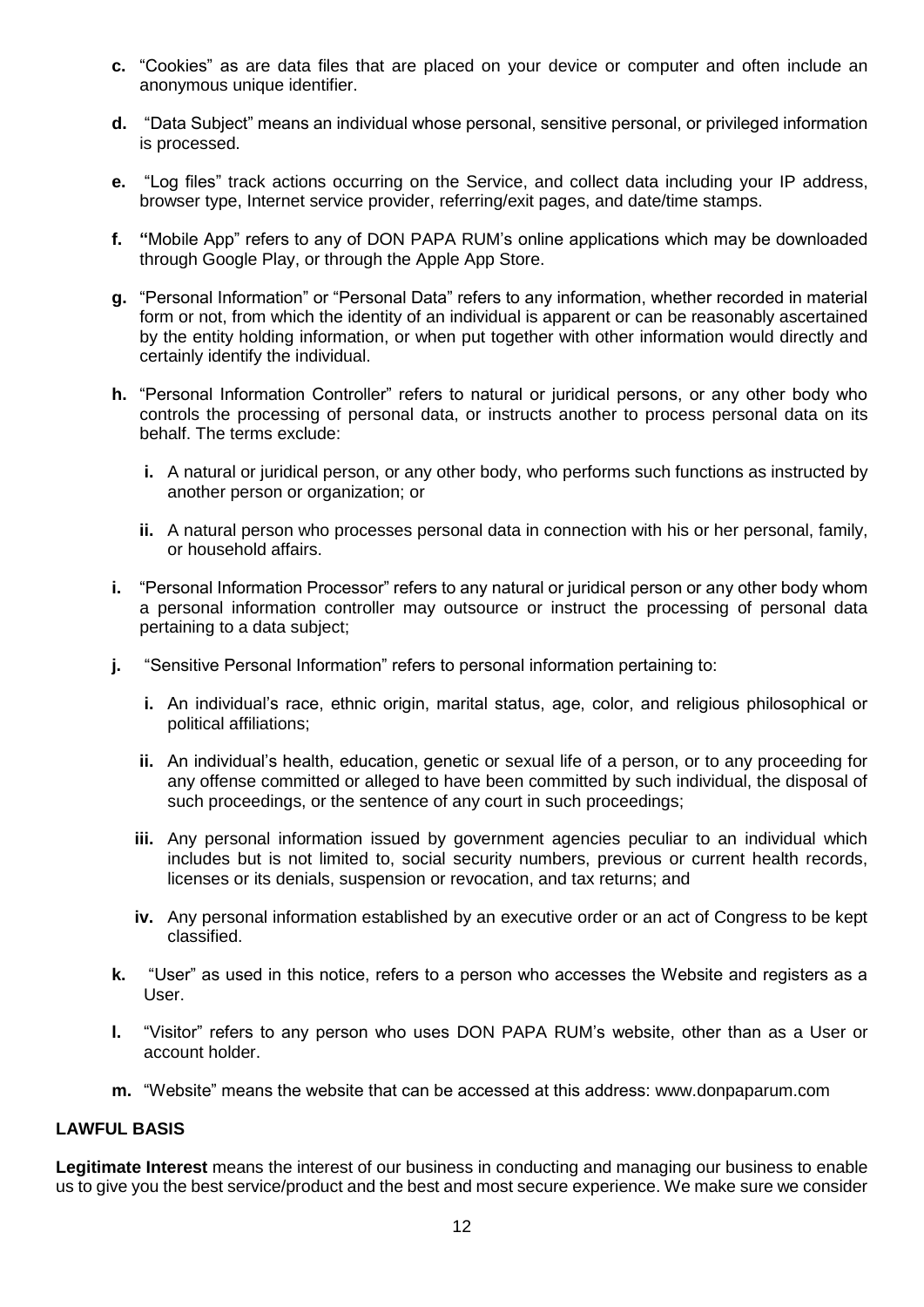and balance any potential impact on you (both positive and negative) and your rights before we process your personal data for our legitimate interests. We do not use your personal data for activities where our interests are overridden by the impact on you (unless we have your consent or are otherwise required or permitted to by law). You can obtain further information about how we assess our legitimate interests against any potential impact on you in respect of specific activities by contacting us.

**Performance of Contract** means processing your data where it is necessary for the performance of a contract to which you are a party or to take steps at your request before entering into such a contract.

**Comply with a legal obligation** means processing your personal data where it is necessary for compliance with a legal obligation that we are subject to.

## **THIRD PARTIES**

#### **Internal Third Parties**

Other companies in the DON PAPA RUM Group [acting as joint controllers or processors] and who are based [SPECIFIC COUNTRIES] and provide [IT and system administration services and undertake leadership reporting].

#### **External Third Parties**

- Service providers [acting as processors] based [SPECIFIC COUNTRIES] who provide [IT and system administration services].
- Professional advisers [acting as processors or joint controllers] including lawyers, bankers, auditors and insurers based in [SPECIFIC COUNTRIES] who provide [consultancy, banking, legal, insurance and accounting services].
- HM Revenue & Customs, regulators and other authorities [acting as processors or joint controllers] based [in the United Kingdom] [who require reporting of processing activities in certain circumstances].
- [DETAILS OF ANY OTHER THIRD PARTIES, FOR EXAMPLE, MARKET RESEARCHERS, FRAUD PREVENTION AGENCIES, PRICE COMPARISON SITES AND SO ON.]

#### **Effectivity**

The Company's Privacy Notice is effective as of January 1, 2022 and until such time that the same is updated.

#### **Acceptance of this Data Privacy Notice**

This Data Privacy Notice applies to all Personal Data which we may collect from you.

By accessing our website, or by using any of our mobile applications, or by providing us with your personal data, you warrant that you have read and understood the contents of this Data Privacy Notice and accept its contents, fully knowledgeable of the effects and consequences of using our website.

You also agree that by using and registering with our website or by using any of our mobile apps, or availing any of our services, that your Personal Data may be collected, used, stored, and shared to accredited third parties, and that you have given your consent to the said collection, use, storing, and sharing of your Personal Data.

If you do not agree with this Privacy Notice, please do not use our website or any of our mobile apps, or provide us with any Personal Data.

The Company reserves the right to amend this Privacy Statement to remain compliant with any changes in law and regulations, and to reflect how our business processes personal data.